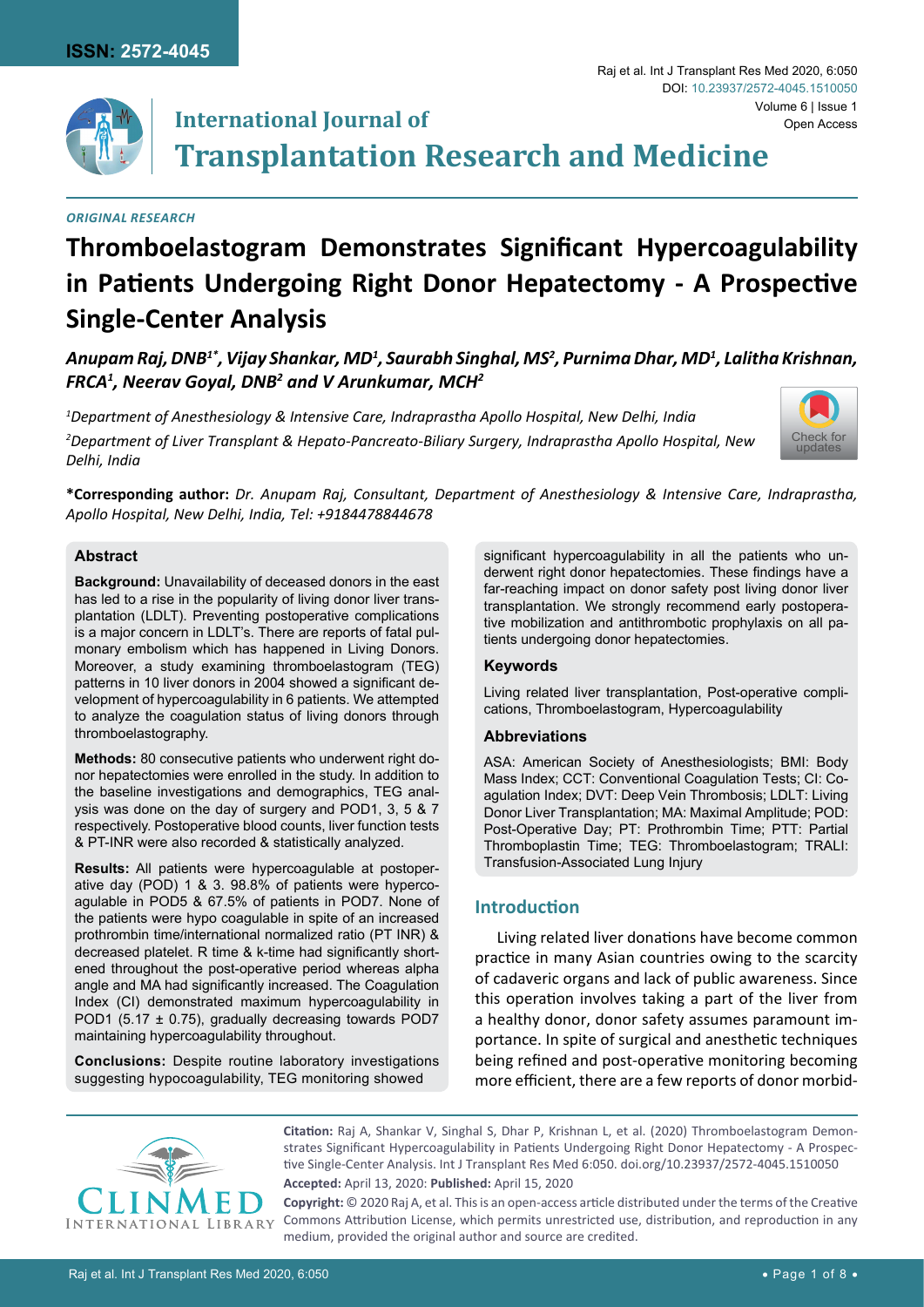ity and mortality which require special attention. Fatal pulmonary embolisms have been attributed as causes of donor mortality by Emere, et al. [[1](#page-7-1)] & Streneck, et al. [[2](#page-7-2)] However, conventional coagulation tests tend to show a picture leaning towards hypocoagulability during the postoperative course of these patients. Hence, there seems to be an under-appreciation of the prothrombotic risks associated with Living related Liver donation.

Thromboprophylaxis, which is included in standard protocols of postoperative care of prolonged operative procedures, is largely withheld or delayed because of the risk of bleeding due to increased prothrombin time/ international normalized ratio (PT/INR) [\[3](#page-7-3)-[6\]](#page-7-4). However, reports of postoperative clinically significant bleeding strictly due to coagulopathy in living donors are lacking. On the other hand, there have been several reports of postoperative thrombotic events in living donors, some of them even lethal. Donor deaths have been reported related to deep venous thrombosis (DVT) and pulmonary embolism [\[7\]](#page-7-5). The reported incidence of pulmonary embolism is around 7% [[8](#page-7-6)]. Additionally, thrombosis of splenic vein and portal vein has also been reported in these patients [\[8\]](#page-7-6). Overall, there has been an under appreciation of thromboembolic risks in donors. These patients do not undergo routine screening for postoperative coagulopathy despite relatively higher risks involved.

Apart from the risks related to bleeding, many centers either question or recommend cautious use of epidural analgesia due to the presence of coagulopathy [\[9](#page-7-7)]. Some institutes practice plasma transfusions prior to removal of the catheter in view of deranged PT/INR. Blood transfusion further increases the risks of infection, transfusion-associated lung injury (TRA-LI), fluid overload, anaphylaxis, etc. in this subset of patients [[10](#page-7-8),[11](#page-7-9)].

The change in liver function tests usually varies, however it is considered to be directly proportional to the extent of liver resection. Liver parenchymal enzymes such as Serum Glutamic Oxaloacetic Transaminase (SGOT), Alkaline Phosphatase (ALP) and total bilirubin, showing derangements even with the smaller wedge resections, are bound to increase after major right donor hepatectomies, which invariably involves removal of up to 70% of hepatic tissue from donor [\[12](#page-7-10)]. Resection usually follows a decrease in the synthetic function of the liver, and thus is responsible for the impaired synthesis of clotting factors and regulatory proteins in the coagulation pathway.

Thromboelastogram (TEG) is a bedside blood test that provides a point of care measurements about the viscoelastic properties of blood. It is able to provide information about platelet activation, fibrin formation, and clot retraction. It has been used extensively to guide therapy of coagulation disorders in liver transplantation [\[3\]](#page-7-3), cardiac surgery [\[13](#page-7-11)], orthopedic [[14\]](#page-7-12) and pre-eclamptic parturients and is also one of the most sensitive methods for detecting and monitoring postoperative hypercoagulability.

The reasons for the altered coagulation pathway in donor hepatectomies are not thoroughly understood and thus are difficult to predict. Impaired synthesis of both pro- and anticoagulants following hepatectomies is largely considered the reason for this alteration. Extensive tissue trauma, acute phase response, mild blood loss, and hemodilution all have been implicated as the reasons for hypercoagulability. TEG has been studied in liver donors but with very limited sample size. Most other studies have been performed on patients undergoing liver resections for various malignancies [\[4](#page-7-0)].

## **Materials and Methods**

The study was designed as a prospective observational trial. After approval by the institutional Ethics Committee, 80 consecutive patients undergoing modified right donor hepatectomy were included in the trial. Written informed consent was taken. Demographic data was collected like age, sex, co-morbidities, history of smoking, oral contraceptives, BMI, ASA (American Society of Anesthesiologist) classification.

The anesthetic technique was standardized as follows: Upon admission to the operating room and after standard basic monitoring, midazolam (0.05 mg/kg) and fentanyl (2 mcg/kg) were given intravenously. The induction of anesthesia was done with propofol (2 mg/kg) and atracurium (0.5 mg/kg) to facilitate endotracheal intubation. Anesthesia was maintained with isoflurane in air: Oxygen mixture to maintain a MAC of 1.0 and atracurium (4-12 µg/kg/minute) infusion. An arterial line was routinely inserted into the left radial artery, central venous pressure was accessed with 14G cavafix in left median cubital vein. All patients received Ringer's acetate and 5% dextrose in normal saline as fluids to maintain the CVP between 4-8 mmHg. Low CVP was maintained during the hepatic resection. Gelatin was used to replace blood loss. Patients were provided mechanical thromboprophylaxis in the form of elastic stockings and intermittent pneumatic compression devices. All patients received 5000 IU unfractionated heparin 3 min prior to vascular clamping. Warming devices like bair hugger and fluid warmer were used to maintain the temperature around the normal range (35-37 °C). Patients received multimodal analgesia intraoperatively as well as postoperatively. Intraoperative morphine was used as per the judgment of attending anesthesiologist. Paracetamol and diclofenac sodium were also used.

The surgical technique was standardized for all donors. Open Right hepatectomy along the cantles line was performed, including segments 5 and 8, without involving the middle hepatic vein. Briefly, an ultrasonic dissector, and argon laser were used to divide the liver parenchyma. No Pringle maneuver was performed. All liver grafts were perfused on the back-table with University of Wisconsin solution.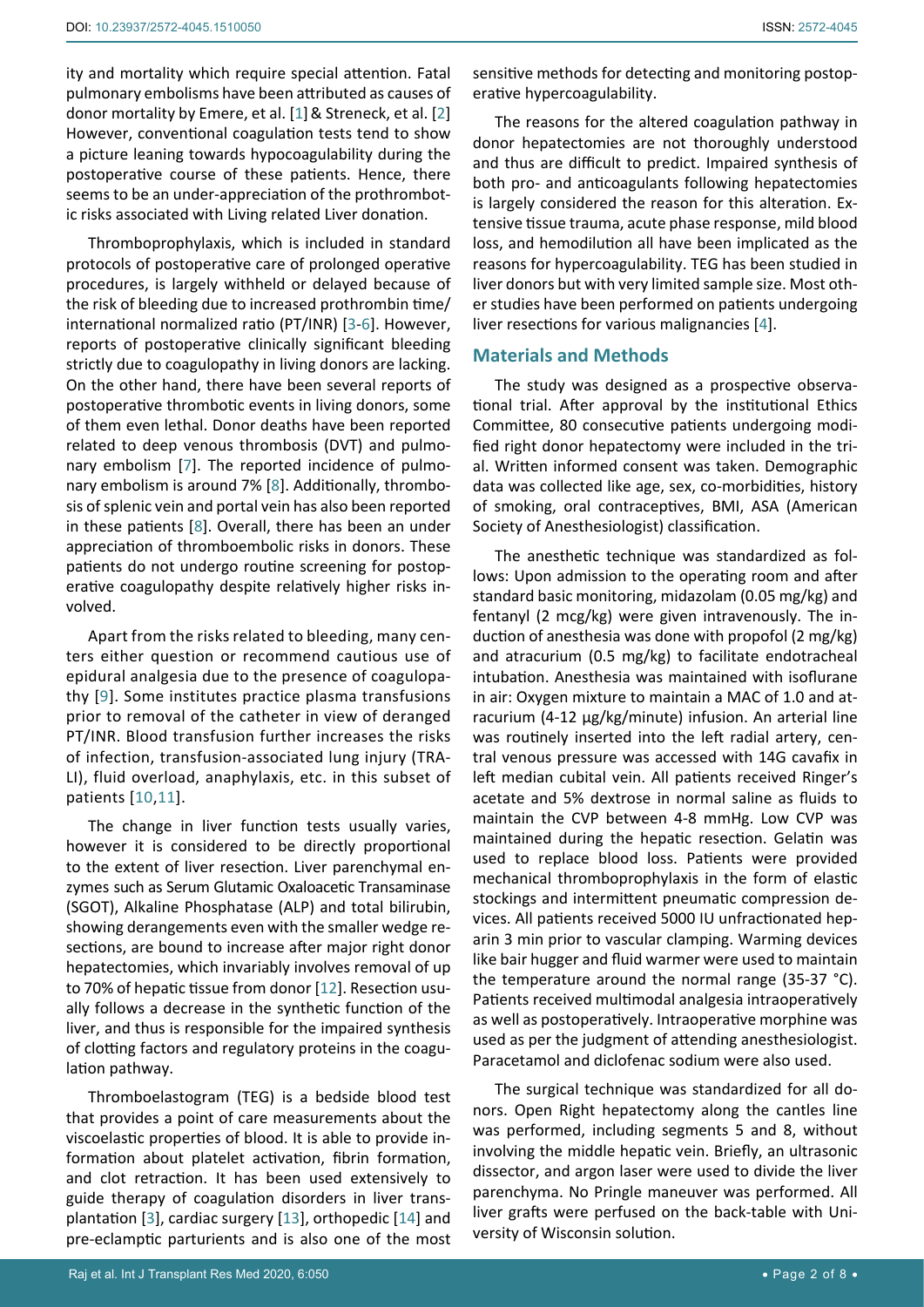All living donors were extubated in the operating room. The aim was to achieve a visual analog pain score of 2 or less. Intravenous morphine sulfate (0.05 mg/ kg) was administered for rescue analgesia. All patients received patient-controlled analgesia with morphine sulfate through pump postoperatively along with diclofenac sodium 75 mg twice a day. Thereafter patients were shifted to intensive care unit where they were monitored for the next 3 days before being shifted to the ward. Mechanical thromboprophylaxis was continued until the patient is in ICU. None of the patients received pharmacological thromboprophylaxis. We follow enhanced recovery protocol for all donors and thus mobilization out of bed is done on day 1. Perioperative crystalloid, colloid and blood transfusions (packed red cells, fresh frozen plasma, platelets, and cryoprecipitate) were recorded.

The TEG analysis was performed 5 times: Before the skin incision baseline (before surgical incision) (D0)], on postoperative day 1 (D1; 24 hours after surgery), and on a postoperative day 3 (D3; 72 hours after surgery), day 5 and day 7. The Conventional Coagulation Tests (PT, INR, and platelets) were also measured at the same time points. Apart from CCTs liver enzymes (SGOT, SGPT, ALP) were also checked at these time points. Thromboelastography analyzer 5000 (Haemoscope was used to perform TEG. The test was done using non-citrated fresh sample utilizing Kaolin to accelerate the clotting. The primary team was blinded to the results of TEG and thus were not allowed to change the clinical management based on the results so obtained.

Various parameters from TEG analysis were recorded. 5 main parameters include- reaction time (r-time normal range 4-8 minutes), clot formation time (k-time normal range 0-4 minutes), a-angle (normal range - 47- 74 degrees), Maximal amplitude (MA normal range 54-72 mm) and lysis at 30 minutes (LY30 normal range 0-8%), TEG coagulation index (CI normal range +3 to -3) describes patients overall coagulation status as derived from these aforementioned parameters by means of a mathematical equation. Value of more than +3 indi-

cates hypercoagulability and less than -3 indicates hypocoagulability.

CI = -0.3258R - 0.1886K + 0.1224MA + 0.0759a - 7.7922

# **Statistical Analysis**

SPSS v22 (IBM corporation) software was used to analyze the data. Continuous variable is represented as mean ± SD. Categorical variables are represented as number and proportion. Paired t-test with 2 tailed sig. is used to compare the change in continuous variable over time. Chi-square test is used to compare categorical data sets.

## **Results**

A total of 80 consecutive patients undergoing right modified hepatectomy were enrolled in the study from January 2017 to October 2018. Mean age was 30.4 years. There were 53.8% male and 46.2% female patients who underwent donor hepatectomy during this time period. Mean BMI was 27.5. Majority of the patients (72.5%) belonged to the American Society of Anesthesiologists ASA1 category. Mean duration of surgery was 586 minutes. Average blood loss of around 800 ml. Only 2 patients received intraoperative packed red cell transfusion. Mean CVP was maintained around 4 cm H20. Intraoperative variables are given in ([Table](#page-2-0)  [1](#page-2-0)). Mean liver remnant and graft weight was 38% and 761g, respectively.

<span id="page-2-0"></span>**Table 1:** Patient demographics and operative findings.

|                                    | Mean ± SD      |
|------------------------------------|----------------|
| Age (years)                        | $30 + 4.2$     |
| <b>BMI</b>                         | $27.5 \pm 2.5$ |
| Duration (mts)                     | $586 \pm 120$  |
| Blood loss (mls)                   | $889 + 402$    |
| Intraop blood transfusion (litres) | $0.262 + 0.58$ |
| Intraop fluids (litres)            | $3.6 + 0.49$   |
| Mean CVP (cm of H20)               | $4.2 \pm 0.76$ |
| Graft Weight (gm)                  | 761 + 38       |
| Remnant (%)                        | $38 + 42$      |

<span id="page-2-1"></span>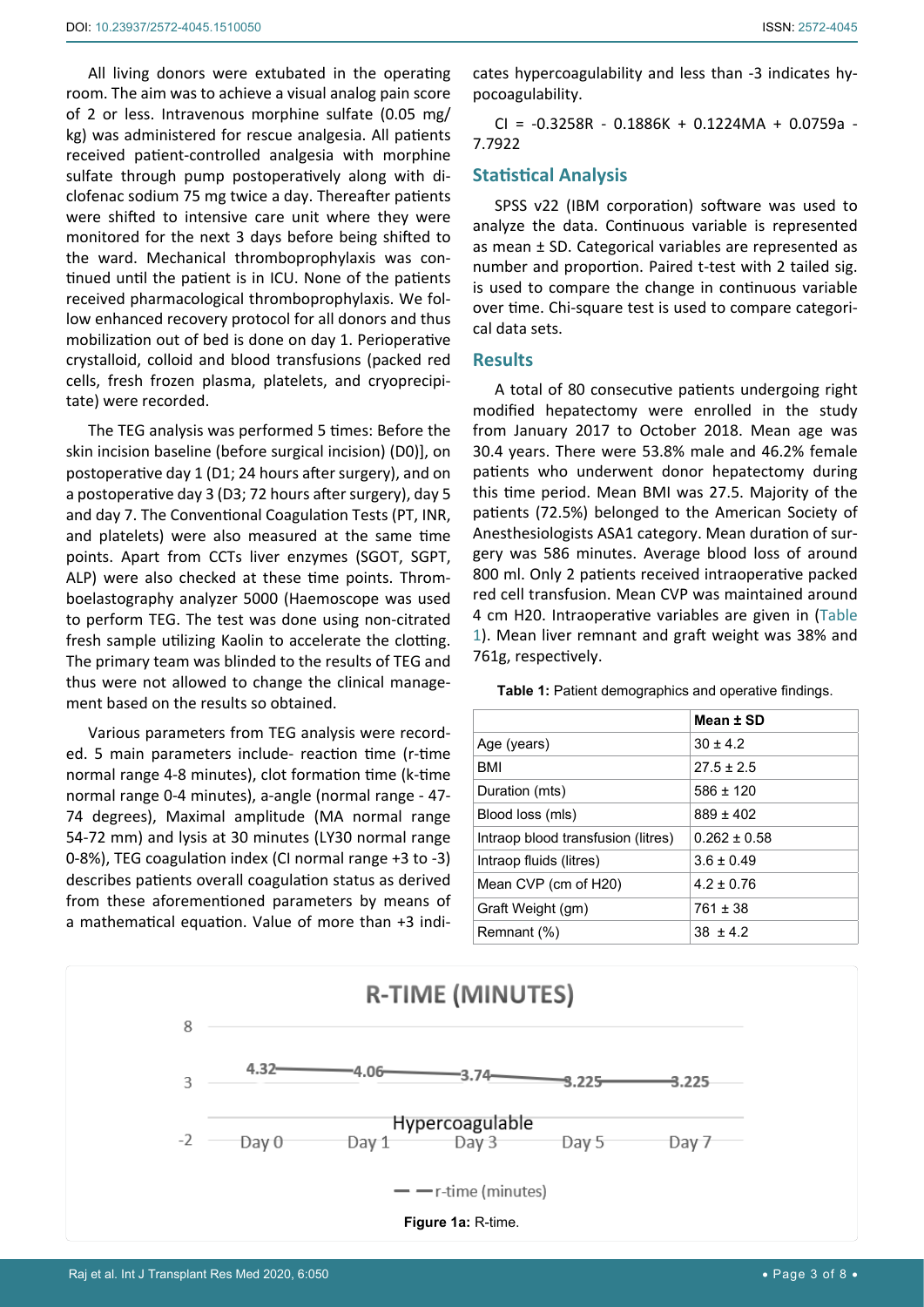<span id="page-3-1"></span><span id="page-3-0"></span>

Preoperative r-time, time to initiation of clot formation, is a reflection of coagulation factor activity was within normal range i.e. 4-8 min. On subsequent days from day 1 to day 7, as shown in ([Figure 1a](#page-2-1)) there is a progressive decrease in r-time and it is statistically significant with p-value < 0.005. k-time represents the time take to achieve a certain level of clot strength due to thrombin and activation of platelets usually it is between 0-4 min. ([Figure 1b\)](#page-3-0) depicts preoperative mean k-time in our study group is 2.76, it slowly decreases till day 7. The decrease in the k-time as compared to the baseline is also statistically significant.

α-angle that measures the speed at which fibrin builds up and cross linking takes place (clot strengthening) and thus, assesses the rate of clot formation remained in the normal range (47-74). However as seen in ([Figure 1c\)](#page-3-1), it kept rising progressively till day 3 and decreased only slightly thereafter by day 7. This hike was again significant as compared to the baseline values.

Maximum amplitude (MA) is a function of maximum

dynamic properties of fibrin and platelet bonding via GPIIb/IIIa and represents the strongest point of the fibrin clot and correlates with platelet function. Change in MA over the course of 7 days is given in [\(Figure 1d](#page-4-0)), and it steadily increases from baseline of 50.48 to 67.75. LY 30 depicts the percentage fall in amplitude 30 min after MA and gives the idea about the degree of fibrinolysis. As shown in ([Figure 1e\)](#page-4-1), it was found to be increased significantly on day 1 and it slowly returned to normal by day 7.

Overall coagulation index is given in [\(Figure 2a\)](#page-4-2) Mean CI of the study population was normal prior to surgery on day 0 was 2.48, Coagulation index reaches its peak on Day 1- 5.17 and then slowly decreasing throughout the next week. However, it stays elevated from baseline even at the end of day 7. Evolution of coagulopathy is highlighted in [\(Figure 2b\)](#page-5-0) All patients were in a hypercoagulable state as per TEG indices on day 1, 3 and 5, with the only total of 26 patients returning to baseline normocoagulable state on day 7.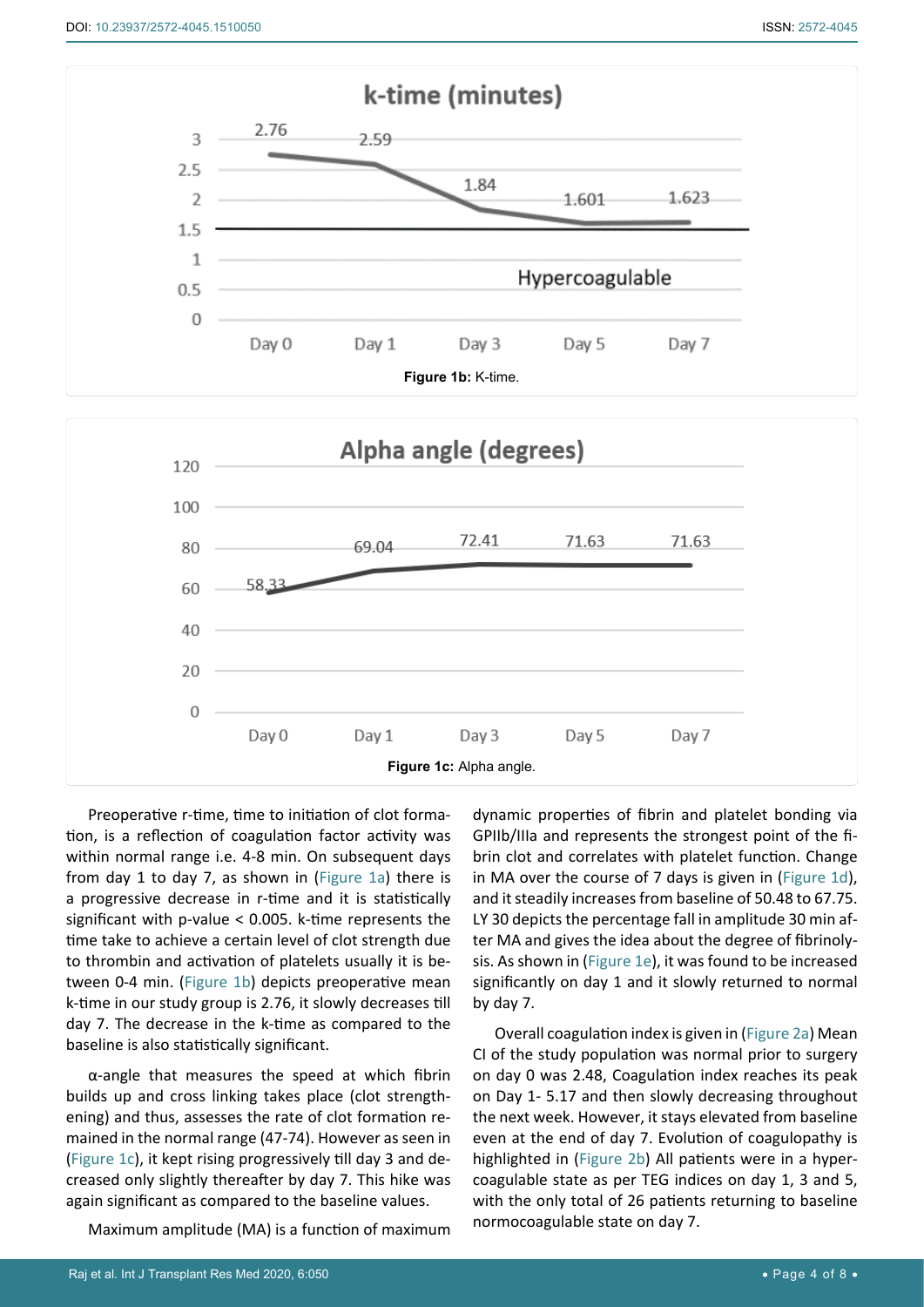<span id="page-4-0"></span>

<span id="page-4-1"></span>

<span id="page-4-2"></span>

On contrary to these findings the conventional coagulation tests portray a very contradictory picture. As shown in [\(Figure 3a](#page-5-2)) prothrombin time and INR slowly increased and reached a peak on day 3 and starts to decrease after that, thus representing a highly hypocoagulable state. Liver enzymes [\(Figure 3b](#page-5-1)) follow the same pattern, peaking by day 3 before normalizing. Quantitative platelet count and hemoglobin ([Figure 3c](#page-6-0) and [Fig](#page-6-1)[ure 3d](#page-6-1) respectively) remain in the normal range despite a slight fall in number from the baseline day 0 values.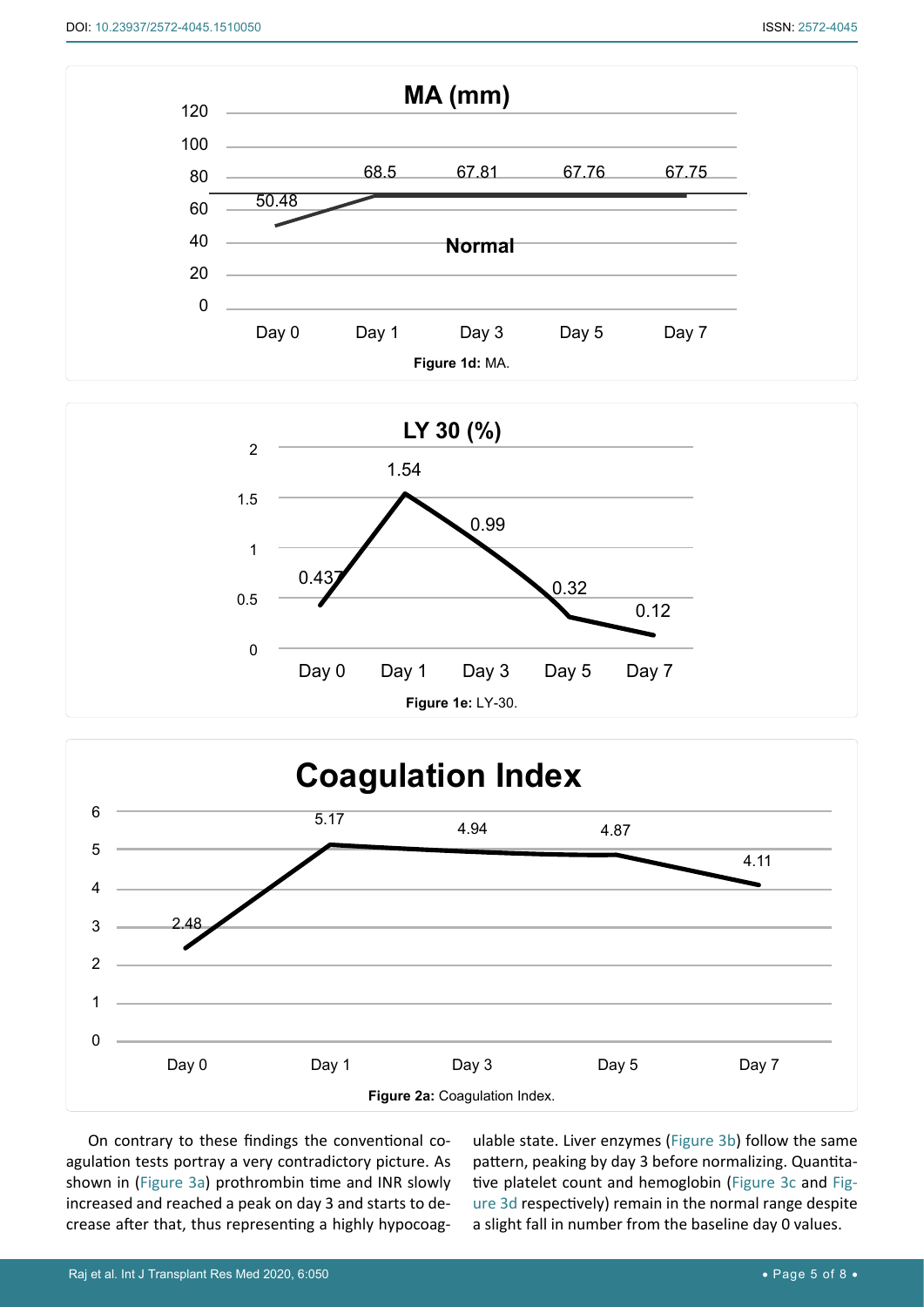<span id="page-5-0"></span>

<span id="page-5-2"></span>

<span id="page-5-1"></span>

There were no major surgical complications in the study group. After the surgery, all patients were managed in the Intensive care unit. No transfusion was required in ICU. Despite being hypercoagulable by thromboelastography, none of these patients showed any signs of DVT and or pulmonary embolism.

## **Discussion**

Living donor-related liver transplant in our country is a norm rather than the exception for patients with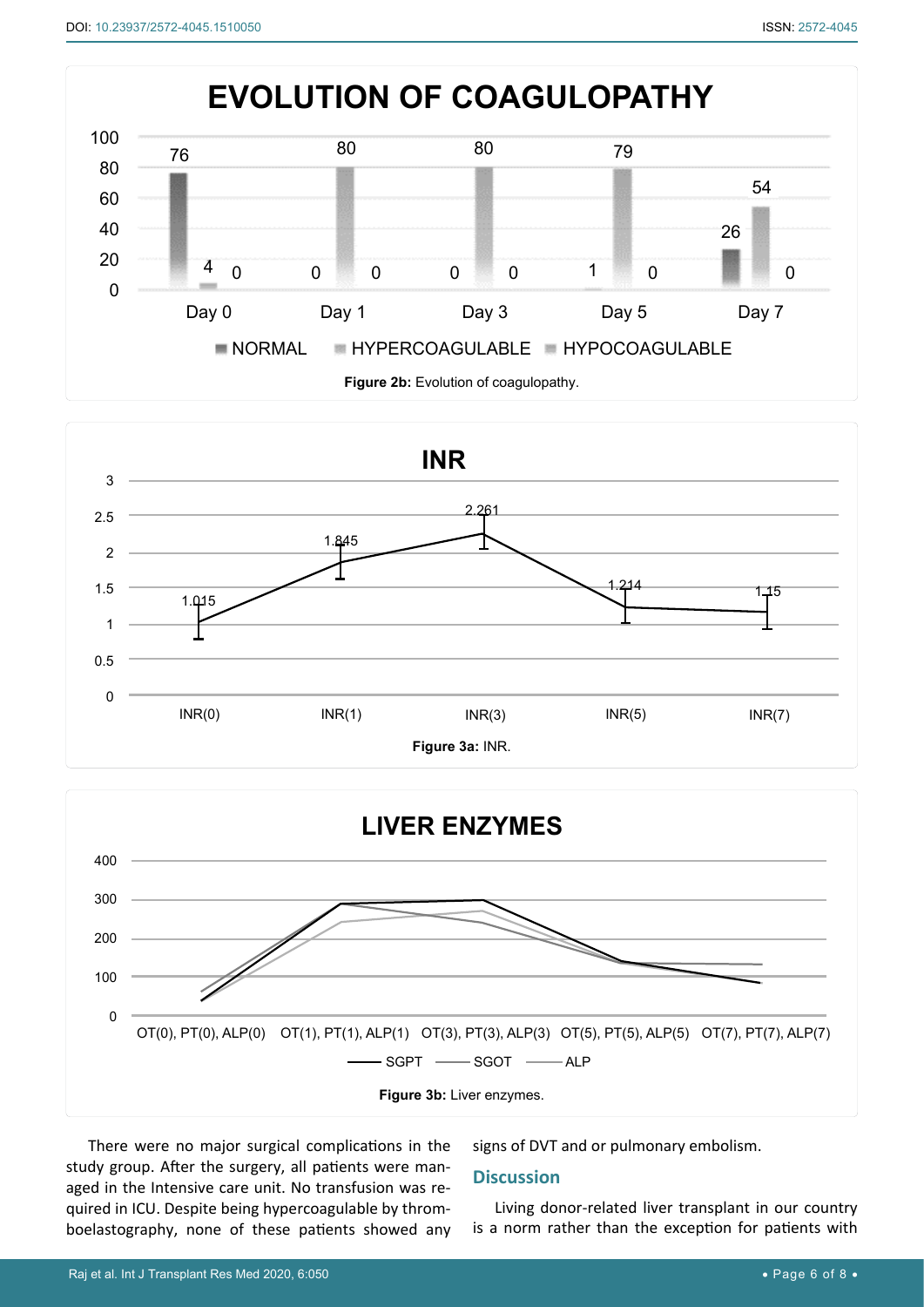<span id="page-6-0"></span>

<span id="page-6-1"></span>

end-stage liver disease, especially due to the scarcity of cadaveric donors. Left hepatectomy that involves resection of only smaller or fewer segments can be used mainly for pediatric liver transplantation and is responsible for less severe effects on donor's hepatic function. Whereas, right hepatectomy involves resection of 60- 70% of liver tissue, thus, amounting to dramatic derangement of hepatic function.

In this study, we found that there is significant hypercoagulability present in liver donors which is not seen with conventional coagulation tests. Previously, investigators have looked into this phenomenon. Cerutti, et al. in 2004 presented the first of its kind study showing the hypercoagulability in liver donors. They evaluated 10 patients undergoing right hepatectomy for LDLT [[3](#page-7-3)]. They observed that despite increased PT/INR, normal APTT and decreased platelet TEG showed progressive hypercoagulability in 4 subjects on day 5 and 6 subjects on day 1. One of the donors from the study group developed DVT which was resolved with a therapeutic dose of Low Molecular weight heparin. Small sample size was a limitation of the study.

Another study done by Barton, et al. was published in 2012 which primarily looked into TEG profile of 40 patients undergoing hepatectomies for various malignancies [\[15](#page-7-13)]. They found that there was normal TEG with transient relative hypercoagulability, despite increased PT/INR in the postoperative period. However, this study group consisted of patients with malignancies and hence, the results cannot be directly extrapolated to the donor hepatectomy patients. In this study, there was also no standardization with regard to surgical procedures.

Procoagulants, as well as anticoagulants both, are manufactured in the liver. Apart from that, there is upregulation of non-hepatically synthesized coagulation factors like factor VIII and Von Willebrand factor, the liver also removes activated clotting factors from blood and thus, helping balance the procoagulant and anticoagulant mediators [\[8](#page-7-6)].

Despite rampant hypocoagulability often seen through the postoperative rise of PT/INR, clinically significant bleeding has hardly been reported. Even in the present study, we found that PT/INR of patients started rising on